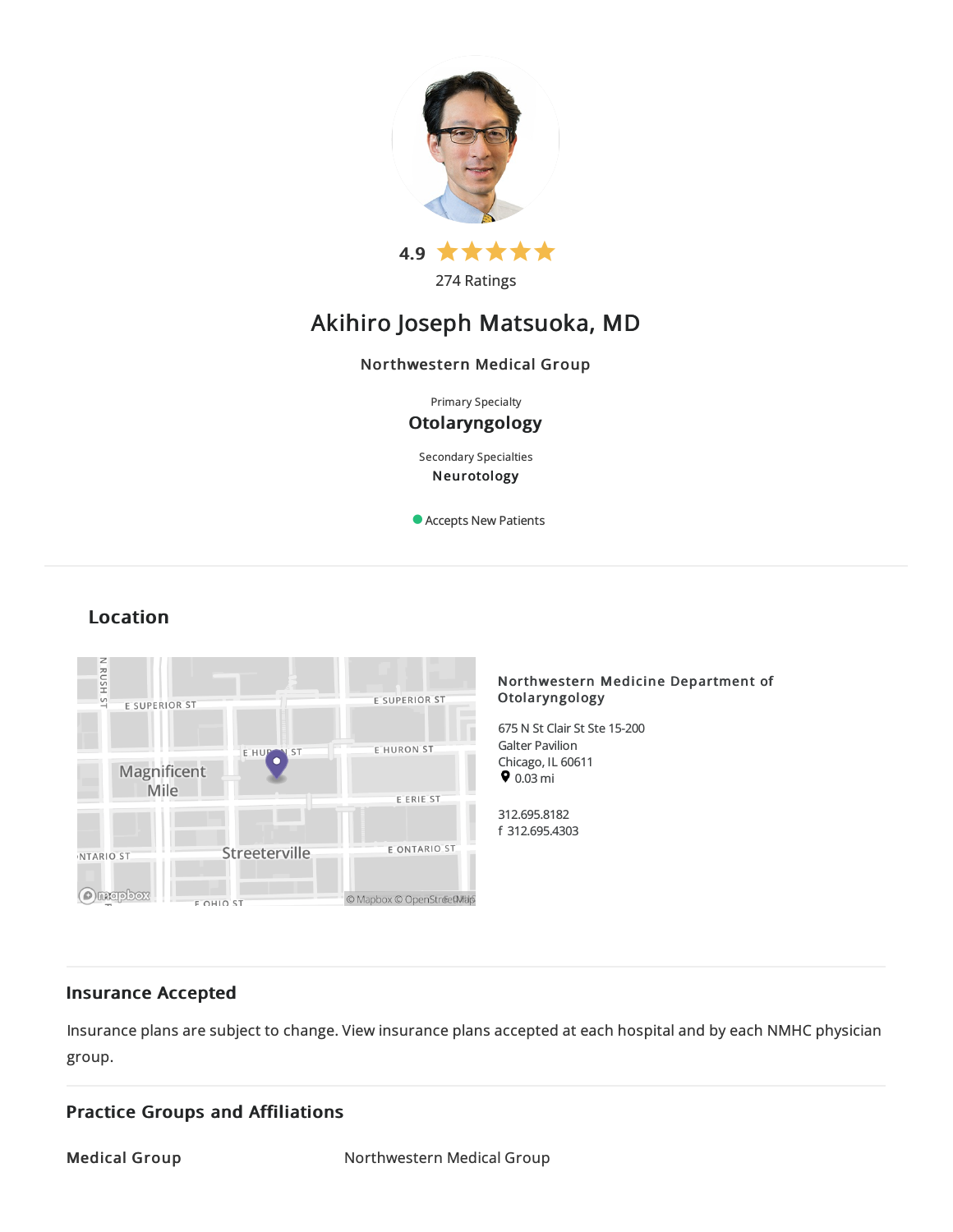| <b>Physician Category</b>  | Northwestern Medicine Physician Network                    |
|----------------------------|------------------------------------------------------------|
| <b>On Medical Staff At</b> | Northwestern Memorial Hospital                             |
|                            |                                                            |
| <b>Education</b>           |                                                            |
| <b>Medical Education</b>   | MD, Kitasato University School of Medicine - 1987          |
| Residency                  | Indiana University School of Medicine - 2010               |
| Fellowship                 | University of California (San Diego) Medical Center - 2012 |

# Board Certifications

American Board of Otolaryngology-Head and Neck Surgery - Neurotology (Certified)

American Board of Otolaryngology-Head and Neck Surgery - Otolaryngology - Head and Neck Surgery (Certified)

# Practice Focus Areas

| Audiovestibular Testing | Cochlear Implants |
|-------------------------|-------------------|
| Auditory Implants       | Ear Surgery       |
| Hearing Aids            |                   |
|                         |                   |

# Ratings & Reviews

At Northwestern Medicine, our patient's feedback is important to us. While different care providers have their own unique strengths, we strive to be as transparent as possible with our quality of care. Read more

# Care Provider Ratings

Overall rating



# Reviews From Patients 157 Reviews

AUGUST 202021

Hes caring, intelligent and kind.

#### AUGUST 162021

Always takes time and listens, answers your questions and give good options for treatment.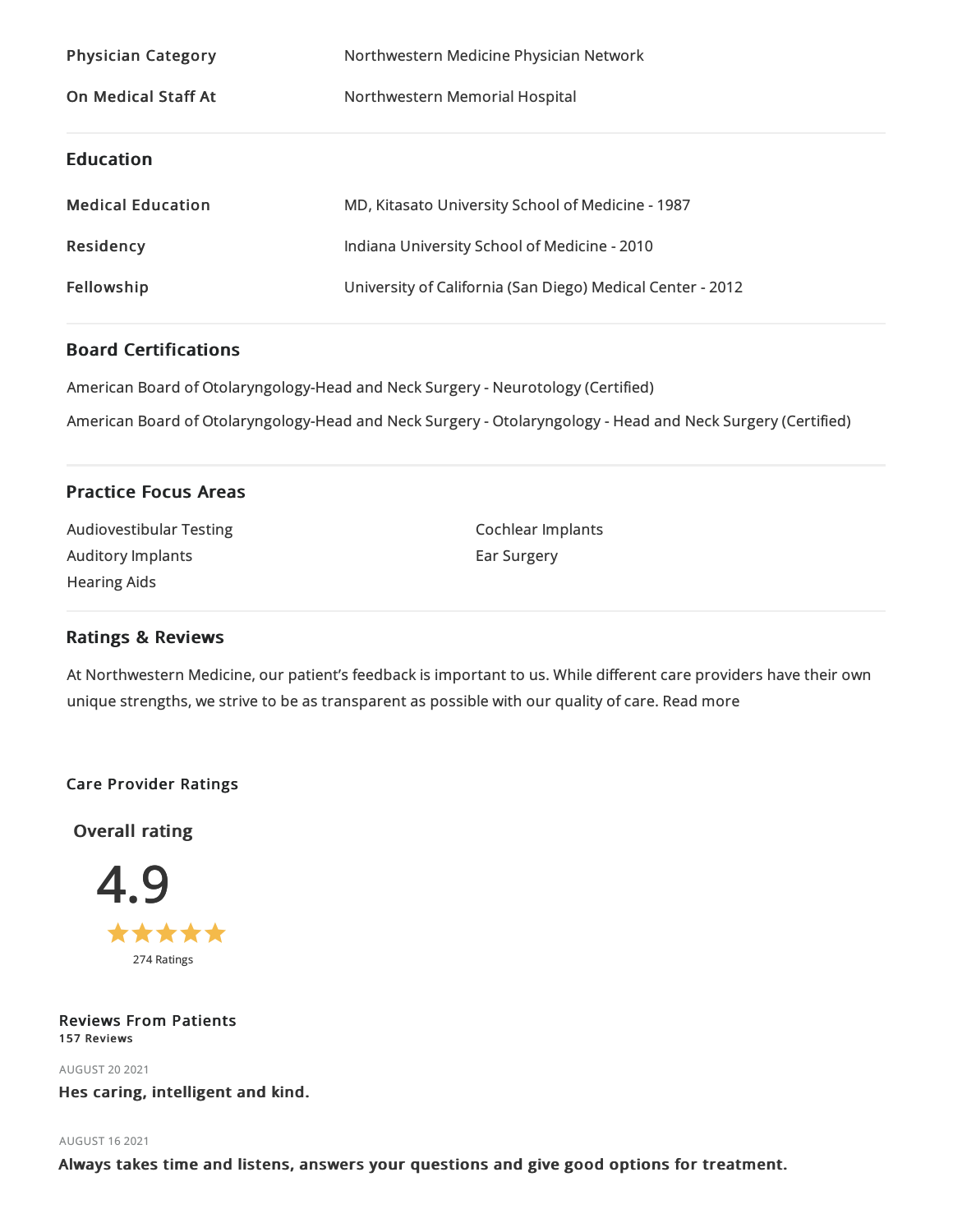#### AUGUST 102021

Dr. Matsuoka was great. He exceeded every expextation.

#### AUGUST 92021

# The best

### AUGUST 92021

Dr. Matsuoka is a confident, caring provider that I have complete faith and trust in. I recommend Dr. Matsuoka any chance I can. He has a very good staff backing him. I would like to compliment Joann Shih, PA. She has been so kind, empathetic, capable and instructive. I really appreciate her caring attitude!

#### AUGUST 62021

Extremely professional

## AUGUST 22021

Thorough, thoughtful care. Always explains and answers questions.

## AUGUST 22021

Great communication, friendly, and wonderful listener!!!!

#### JULY 202021

## Very smart doctor

#### JULY 192021

Wonderful and terrific doctor. Cant say enough good things about him. He Ëœs the best!

#### JULY 192021

I came to him for a second opinion because I felt brushed off by my previous specialist at Elmhurst. The way he sat down in the visitor chair made me feel like I was in his home. I could see the gears turning in his head as he worked through every possible explanation for my hearing loss. He said many ideas aloud and helped me understand why it may or may not explain. He even mapped out a flow chart for what would happen next, depending on different results. I actually burst into tears because I was so relieved I was in the hands of someone who really truly cared about me as a human.

#### JULY 192021

He listened, is expert on the subject, and was positive.

#### JULY 192021

Dr matsuoka always gives me kind

# JULY 182021

Professional. Took time to figure my issue out,

#### JULY 162021

This is an excellent ENT group.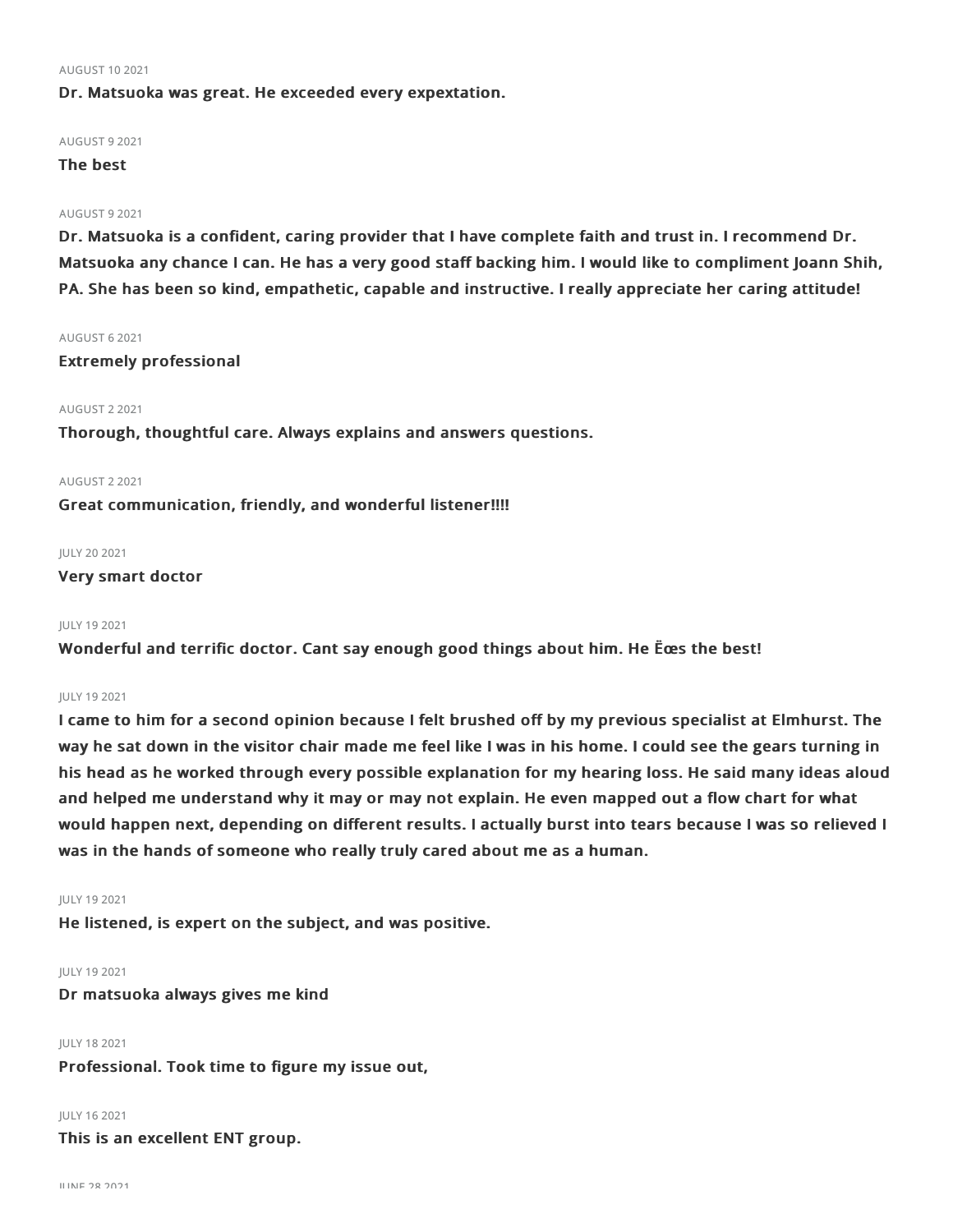# Very good 'bedside " manner Explains situation in a way that is easy to understand

JUNE 252021

# Very thorough

JUNE 212021

Wonderful Doctor who took time to talk with me and greatly help me

JUNE 182021

Great care

## JUNE 42021

He was kind and understanding of my issues. He answered my questions. Was very pleasant and did not rush me out of his office.

MAY 28 2021 He is very conscientious about my continuity of care.

MAY 28 2021 Amazon physician!!

MAY 212021

Very knowledgeable and experienced.

MAY 21 2021 Por su excelencia como profesional de la salud.

MAY 212021 Fantastic physician!

MAY 172021 He's THE BEST ENT.

MAY 172021

He listens. I don't feel like many other Drs on my team do. He helped me tremendously.

MAY 142021

Dr. Matsuoka is top doctor, cares about patients , and extremely knowledgeable.

MAY 102021

Very thorough and exudes high degree of confidence.

# MAY 102021

He was kind, knowledgeable, cared for my concern and best of all, he understood my problem and was able to help me!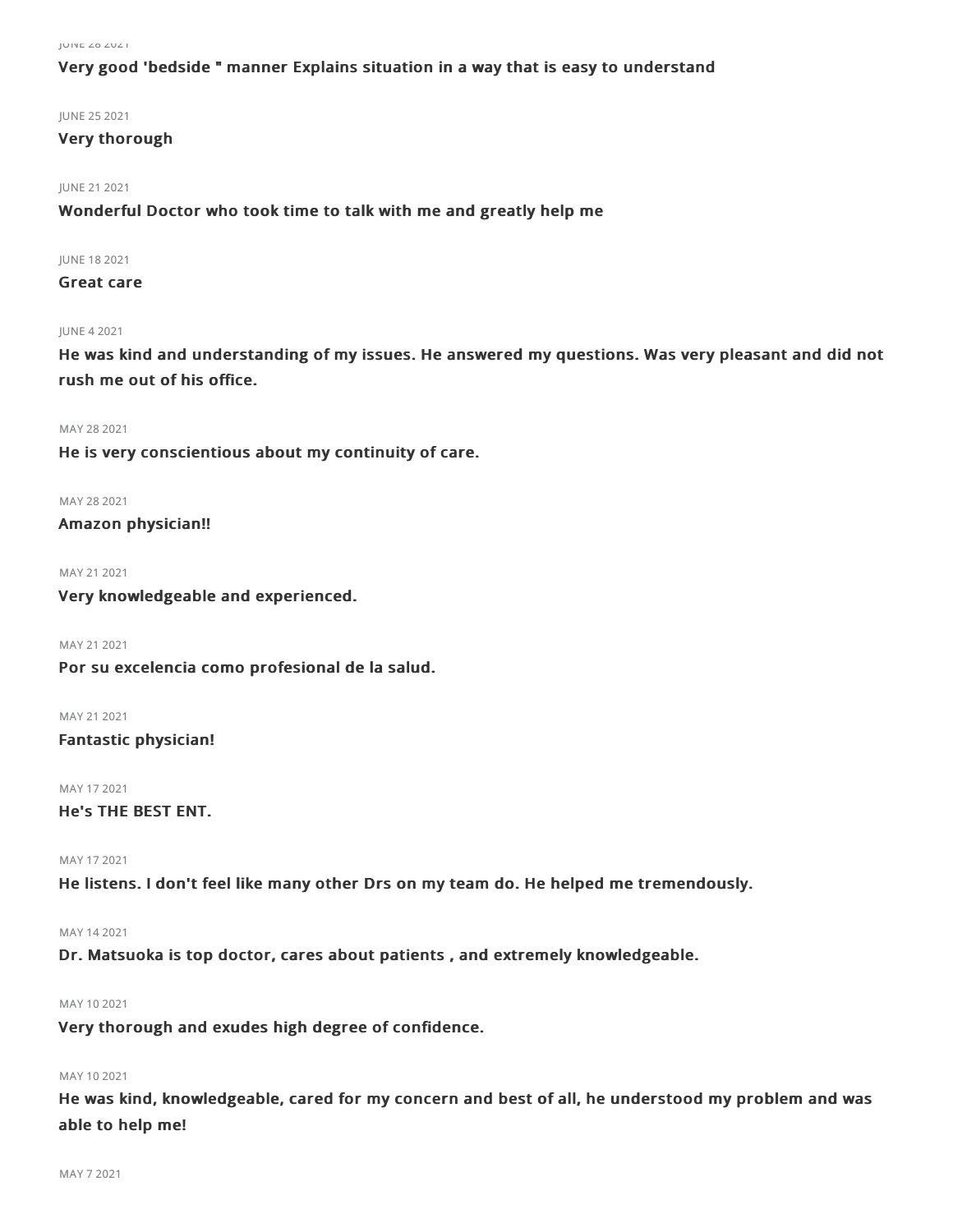# Excellent care!!!

#### MAY 32021

Kind, knowledgable, thorough & gentle. Every patients dream for a doctor. Did not feel rushed.

### MAY 32021

Experienced Doctor. Things were explained in an understanding format

## APRIL 30 2021

He was thinking outside of the box trying to figure out what possibly could be wrong.

### APRIL292021

Dr. Matsuoka is very professional, respectful and kind-hearted. He does really care!

APRIL272021

o date the care and attention has been excellent

APRIL272021 Care is ALLWAYS great

### APRIL262021

He's THE BEST ENT in Chicago!! I will Never go to another one!

### APRIL232021

Northwestern hospital has been "my" hospital for a number of years and I have always received the best of care from every one I have conta

#### APRIL202021

Dr. Matsuoka is continuing to help me solve my hearing problem. I have confidence that he will eventually be able to get it under control.

#### APRIL172021

Very thorough, trys very hard to help.

# APRIL162021

Dr Matsuoka repaired my perforated eardrum which was damaged from radiation and subsequent hyperbaric treatments. I was told by other physicians that due to the lack of blood flow and scar tissue there was no hope I am forever grateful for the treatment I received and for dr Matsuokas expertise in rejuvenating my tissues which resulted in total hearing return and repair of the hole

#### APRIL 13 2021

Excellent to date

### APRIL122021

Very responsive. Caring. Clear explanations of complicated issues I face

# **APRIL 9 2021**

Trust and kindness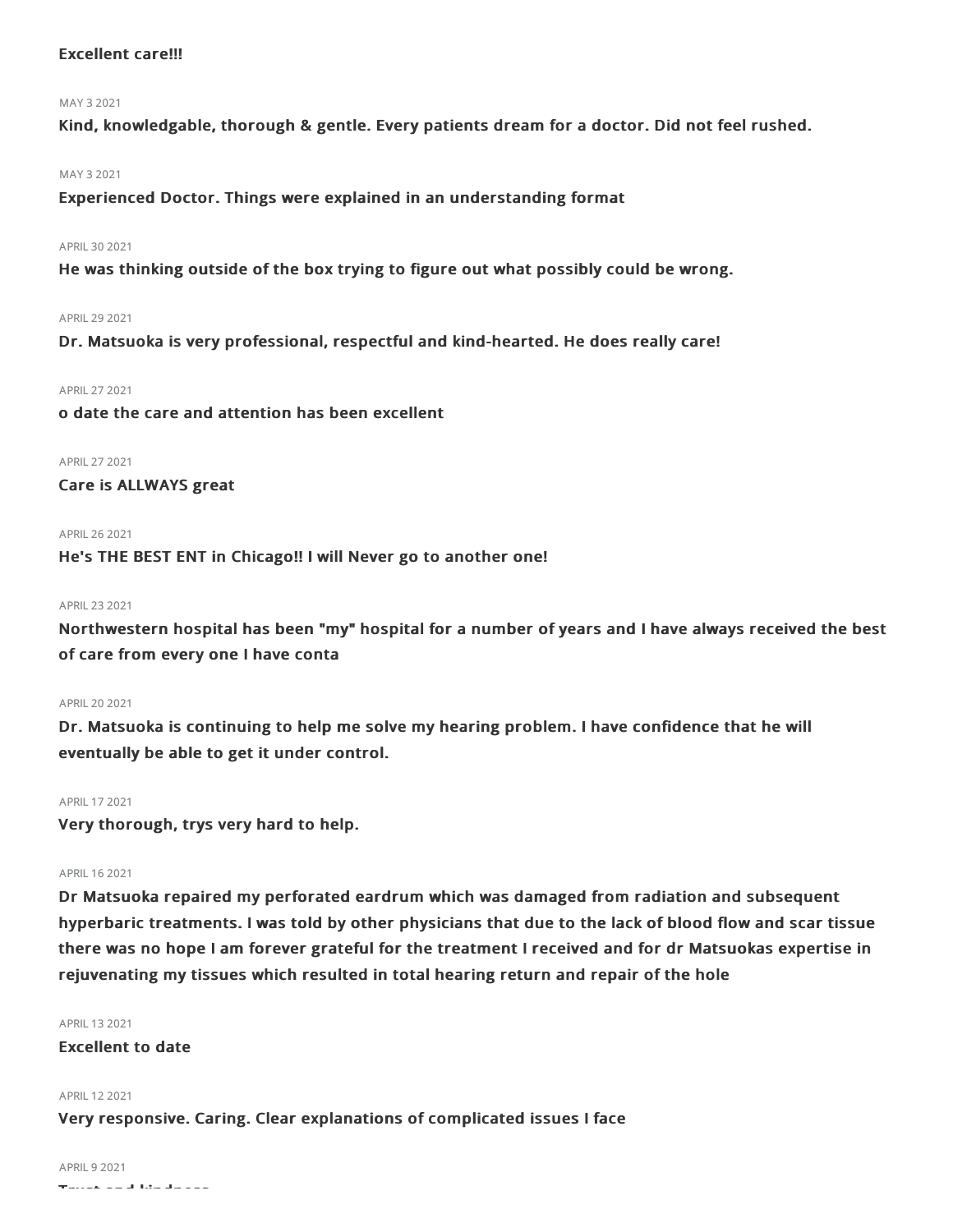### Trust and kindness

APRIL62021

# Hes a great kind individual

#### **APRIL 5 2021**

Helped control my dizziness

## APRIL22021

Liked is care, concern, taking info in and the process in eliminating items. Explained things as we went along. Answered questions.

#### APRIL22021

Intelligent, knowledgeable and caring doctor who does everything he can for his patients.

# APRIL22021

Dr. Akihiro Joseph Matsuoka is one of the most kind, thorough physicians I have met. He and Joanne are incredibly patient and truly care about the service they are providing, explaining every step along the way.

#### MARCH 29 2021

He was genuinely wonderful in his knowledge and mannerism. What a gem of a person.

#### MARCH 29 2021

Dr. Matsuoka is the ONLY ENT in the city of Chicago to have cured my ear infections consistently. He is the only one that knows how to treat it and get it done.

#### MARCH 282021

Efficient, friendly and knowledgeable

#### MARCH 262021

Again I like dr Matsuoka very much. He is always on time for appointment and remembers everything about my health.

# MARCH 242021

Best Otolaryngologist ever! Highly qualified.

# MARCH 232021

Seemed very well versed & explained topics well

# MARCH 22 2021

I experienced a year of problems with my ears. Bounced from department to department at NW with no results. Dr Matsuoka listened to me and helped me. And it worked. My tubes were a blessing and as I fly for a living, very functional.

MARCH 222021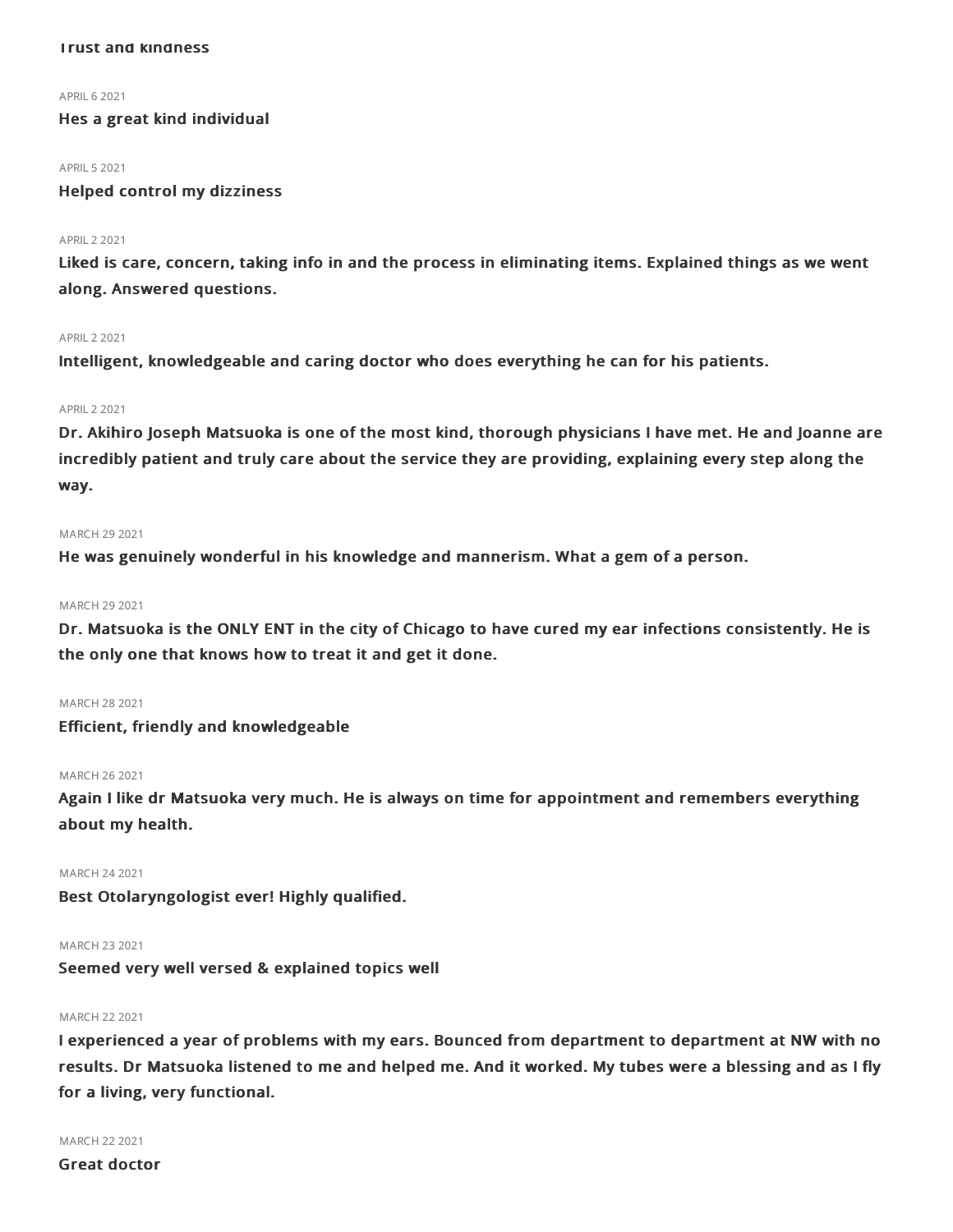#### MARCH 152021

Since my first appointment with Dr. Matsouka, I have been cured of chronic ear infections that other supposed TOP ENT's in Chicago were not able to diagnose or cure. Dr. Matsouka is the ONLY ENT I will ever be going to again.

#### MARCH 152021

His comprehensive analysis and careful explanation of the problem is impressive.

## MARCH 92021

# **Kindness**

#### MARCH 72021

Also he suspected vitamin d deficiency even though I take a supplement every day...and he was correct. Within normal limits but at the very low end.

### MARCH 12021

Very nice M.D. Explained everything in terms I could understand. I felt like he actually cared about my health.

#### MARCH 12021

Dr is highest professional knowledge, On time, thorough, A privilege

### FEBRUARY 19 2021

he is the very best!

#### FEBRUARY 162021

He is very knowledgeable and caring.

#### FEBRUARY 15 2021

He is one of the most competent and knowledgeable drs I have

## FEBRUARY 9 2021

Es un profesional excelente , soy paciente desde el aÃ**ƒ**±o 2013 y estoy muy complacida con su trabajo , el alivio es inmediato vivÃ*f* 2 aÃ*f*±os en la Florida y me diÃ*f*Â<sup>3</sup> trabajo encontrar un Doctor cÃ*f*Â<sup>3</sup>mo Ã**ƒ**©l Doctor Masuoka , para mi es un excelentÃ**ƒ**Âsimo Otorrino.

## FEBRUARY 8 2021

Very thoughtful and caring

### JANUARY 172021

Dr Matsuoka has the best bedside manner and he helped me to understand what exactly is happening to me. He answered questions that Ive had since 2018.

#### JANUARY 92021

Highly recommended by my internist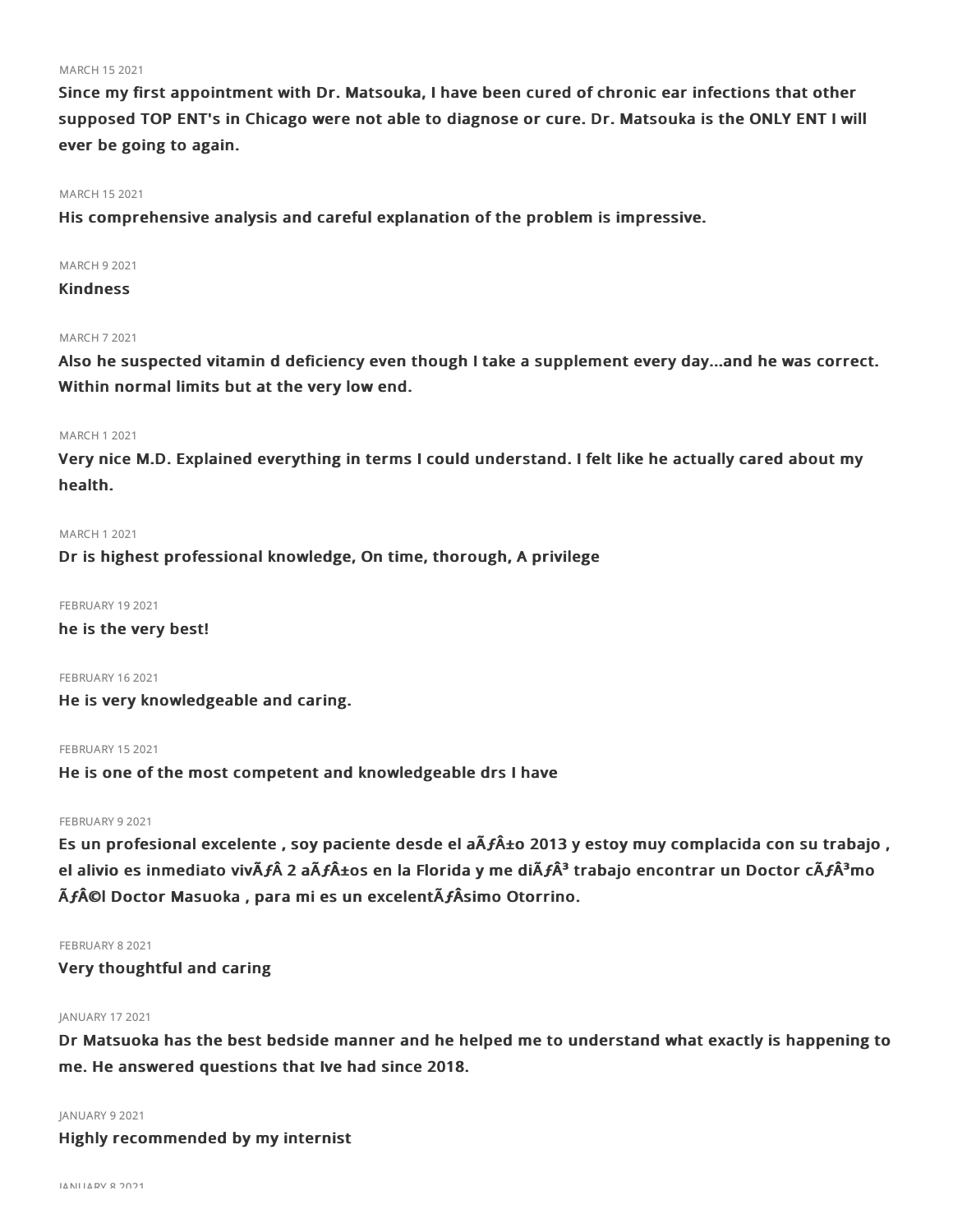JANUARY 82021

Doctor Akihiro joseph Matsuoka is great , he really cares about his patients . He does not rush patients out . He give a person plenty of time to ask important questions regarding their medical condition. He is very knowledgeable .

#### JANUARY 52021

Genuine care and service

JANUARY 42021

Very professional and gentle. Explains things well

JANUARY 42021

He is thorough and compassionate.

DECEMBER 21 2020

Excellent Doctor. Took great care to help me

DECEMBER 182020

# Best service

#### DECEMBER 152020

Dr. Matsuoka and his PA, JoAnn, are extremely knowledgeable and friendly. Additionally, whenever I have an issue, they always manage to squeeze me in to their calendar.

## DECEMBER 72020

I am 66 and have war problems my whole life. Dr. Matsuoko is the best ENT I have encountered.

#### DECEMBER 72020

Dr. Matsuoka Is one of the smartest, most caring doctors I have ever encountered. Northwestern is lucky to have him.

#### DECEMBER 22020

It was a pleasure to speak with doctor Dr Akihiro Matsuoka . I had originally went to him for a little more knowledge about tinnitus . During are conversation he knew a lot about Patulous Eustachian tube dysfunction . He has had many patients throughout the years . He is a very patient person . Sincerely interested in his patients concerns .Taking the time to listen . I did not want to take up his time . I was thrown off a bit . Because this was something , I had not expected . I was not prepared with questions , I wanted to ask . I did the the best that , I could for the moment . I was impressed . He does know the Doctor's at Rush Otolaryngology department . Dr michealides & Dr wiet . He agreed that , I should have been given more time with Dr michealides . Not the 5 to 15 minute maxim he gave me , & does not let patients ask questions , or respond to them in my chart . Also Dr michealides never explained anything to me about my condition . Other than a diagnosis . He said the tube is open , if I do surgery it may not work . Gave me a piece of paper with the word Patulend . He said research as much as you can , take product once a day , see me in 6 weeks . He did not care about the other problems associated with this condition . He is a Patulous surgeon , tinnitus expert , neck surgeon & cochlear implant expert . After speaking with Dr Matsuoka . I left with a lot more answers to my questions , that I have been wanting to know from the beginning of this condition . He said my situation is very promising . Dr michealides could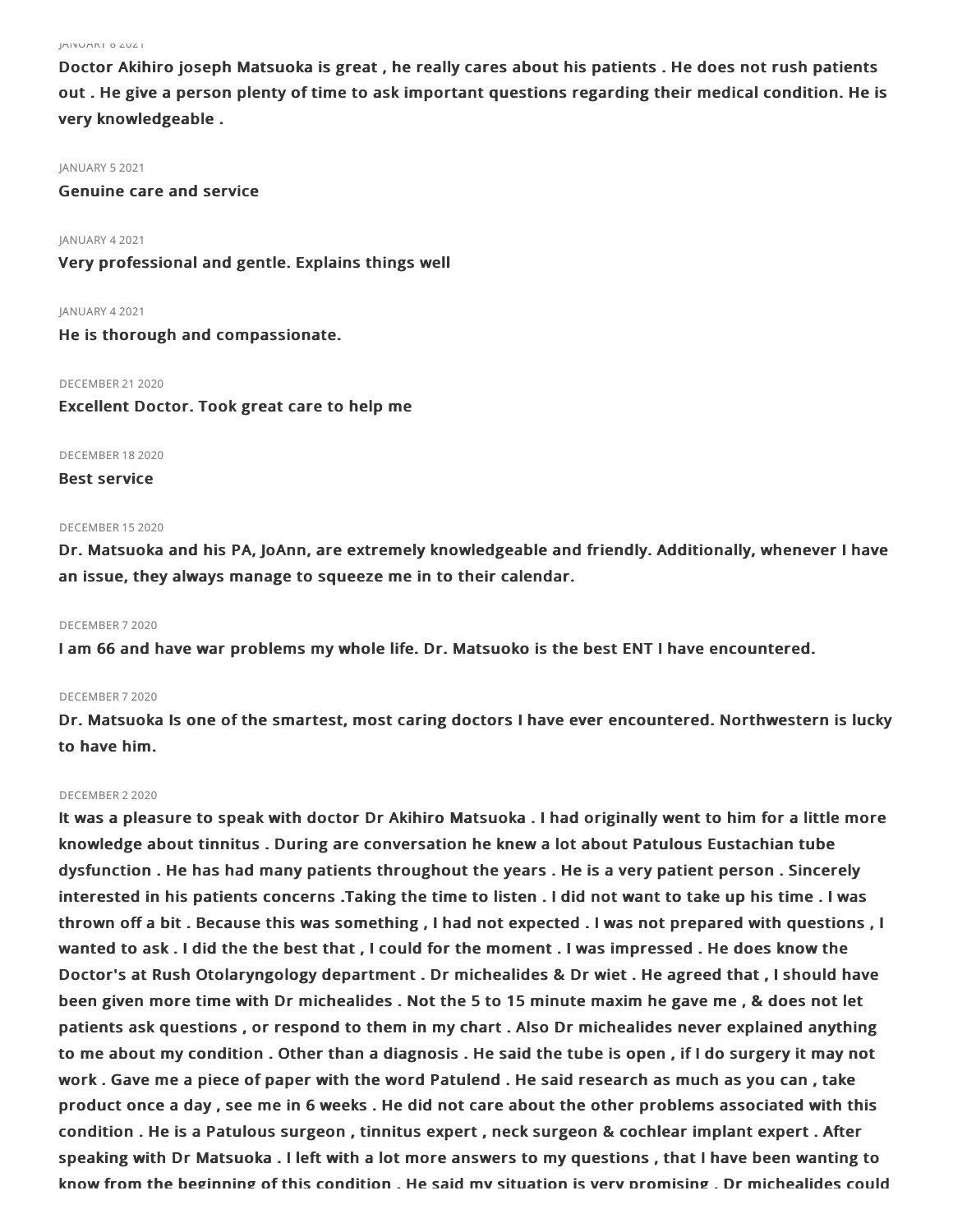have taken the time to explain the condition & care to me on the first day . I will say even though , I am shocked & disappointed by Dr michealides' dark , cold hearted way , rude , insulting , arrogant person . I have a few expletives discribing my experience with him \$#@&+(/ . Although he saved me from a possible tube dilation surgery at UIC , that would have made the Patulous worse or unable to resolve . I do thank him for this . A life saver . I still wish him we'll . I'll continue to pray for him . I did explain to Dr Matsuoka that I will go back to see Dr michealides for a bit more information . With the assistance of a mediator . Dr Matsuoka told me that , I should have come to him in the first place . I wish , I did . I am happy to be under his care . He suggested that , I continue to take the Patulend for 3 months & come back to see him . Then we can go from there . Dr Smith never said anything to me about him . I just wanted to say' , when I received my referral for northwestern . I went through the Otolaryngology team of specialists . When I saw Dr Matsuoka face , I knew this is the person that I wanted to see . That I would have a good experience with him . I have an unusual sixth sense about faces , something that , I have never been wrong about . When I made the appointment in August , Dr Matsuoka was not available until November . I was desperate , so I was given 3 options from northwesterns , Otolaryngology department appointment call center . Dr Mica , Dr shintani , Dr Matsuoka . I was told they have only 3 Eustachian tube doctors . I asked them about Patulous surgeon's . They told me all 3 preform that surgery . My instinct thought different . Later to find out 5 weeks later there is only two Patulous cartilage surgeon's in the United States . Dr Elias michealides at Rush & Dr Dennis Poe in Boston . The call center should be more trained about this matter . Rush hospital Otolaryngology department is trained in more medical knowledge . But not the other departments . Hopefully things continue to go well under Dr Matsuoka . I just have to keep in mind about , not rushing to fast to complement , because people do change or I caught them on a good day . Dr Matsuoka's nurse was a bit abrupt . I came to the visit with the intention of saying the least amount of words , to make the information simple for them . I felt that the nurse may have heard a few things . She "asked' , what was I there for . I said tinnitus information . That's all ! She said she didn't want to hear about the problems with other doctors . I told her , I didn't say anything "did' I ' . She said no . I take it that ether someone discussed me or she read the report . Anyway it does not matter to me . I made it as brief as possible 2-3 minutes . I rate her a 5 out of 10 just fair. I did have some more questions for Dr Matsuoka ,I haven't yet decided to make another appointment .

know from the beginning of this condition . He said my situation is very promising . Dr michealides could

#### NOVEMBER 302020

He's great -- a good diagnostician, generous with his time, and very clear.

#### **NOVEMBER 30 2020**

Friendly. Professional

#### **NOVEMBER 30 2020**

Dr Matsuoka is a very knowledgable physician. He has a pleasant disposition and clearly explains my condition and treatment plan which has been extremely successful. I am so thankful for him and his knowledge that helped me hear again.

## NOVEMBER 272020

He is simply the best doctor I have ever had. He is the epitome of an outstanding physician; intelligent, knowledgeable, informative, caring, polite, excellent bedside manner, and truly only wants to help people.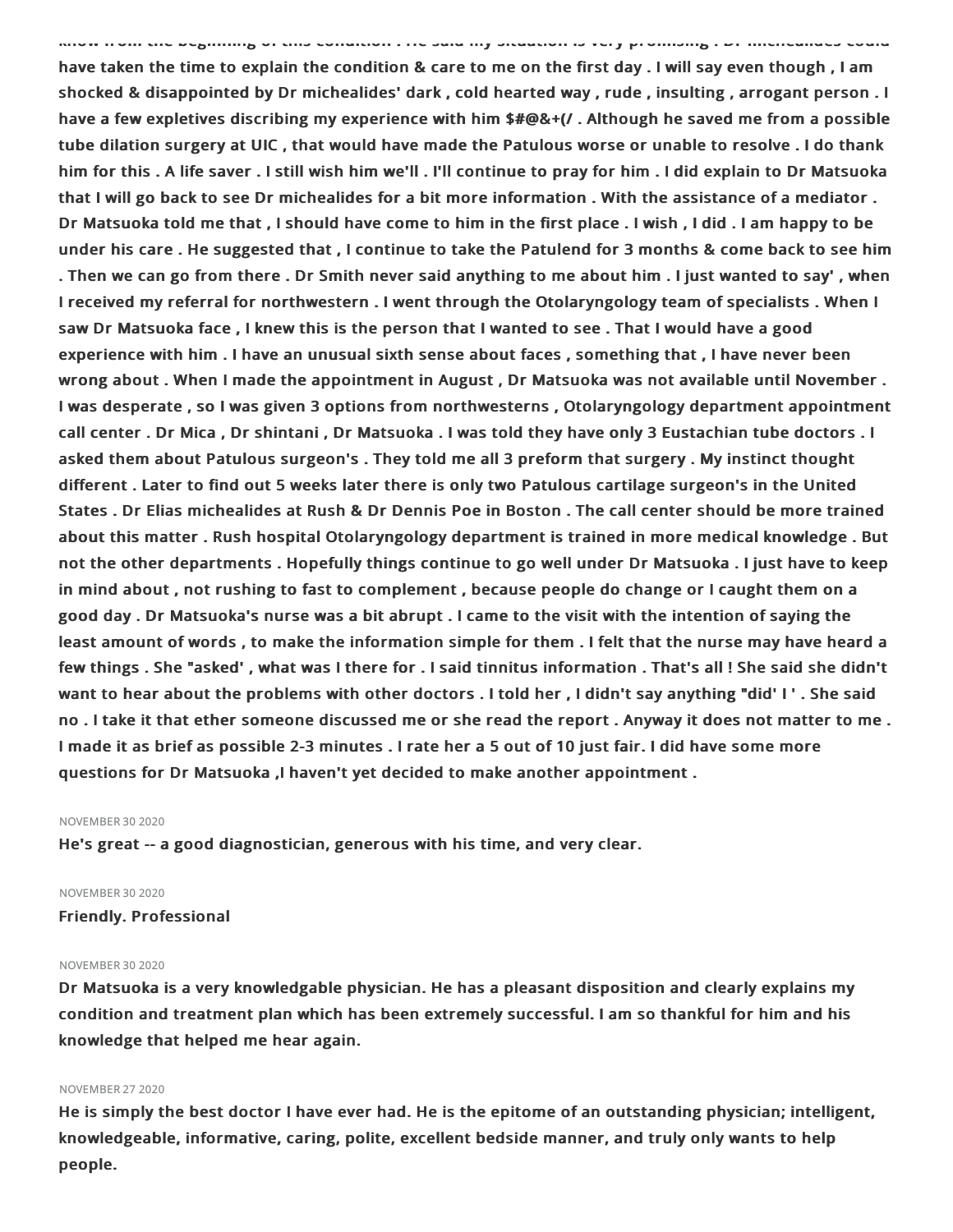#### NOVEMBER 272020

Dr. went above and beyond to get in touch with me and help me through my medical issue.

#### NOVEMBER 272020

Dr. Matsuoka has listened, evaluated, been my doctor for several years. He helped me through a very bad downward spiral. I am grateful to him and his staff for continuing to look for answers for me. With his extreme knowledge I am moving in the right direction.

#### NOVEMBER 232020

He is thorough

#### NOVEMBER 172020

He is expert of his field and everything went smoothly with my surgery. Nice and responsive with any questions very next day in the morning.

NOVEMBER 172020 Excelente medÃ**ƒ**Âco Lo mejor para mi

NOVEMBER 172020 Best service and diagnosis

NOVEMBER 152020

He's ability & competence of care

NOVEMBER 152020

Wonderful Doctor & competent staff

#### NOVEMBER 92020

Again he is caring thoughtful, intelligent, keeps me informed.

### NOVEMBER 92020

Thoughtful, informed, accessible care. Works well as team.

NOVEMBER 92020

He is caring, understanding and listens to you.

# NOVEMBER 92020

Best doctors are here

# NOVEMBER 32020

Ushered in immediately. Doc came into exam room in 3 minutes. He was knowledgeable and communicated well. Refilled my scrip while I was there. Scrip was ready within 3 hours. Excellent experience

#### NOVEMBER 32020

The doctor was informative, answered all my questions, procedure was done quickly with little waiting.